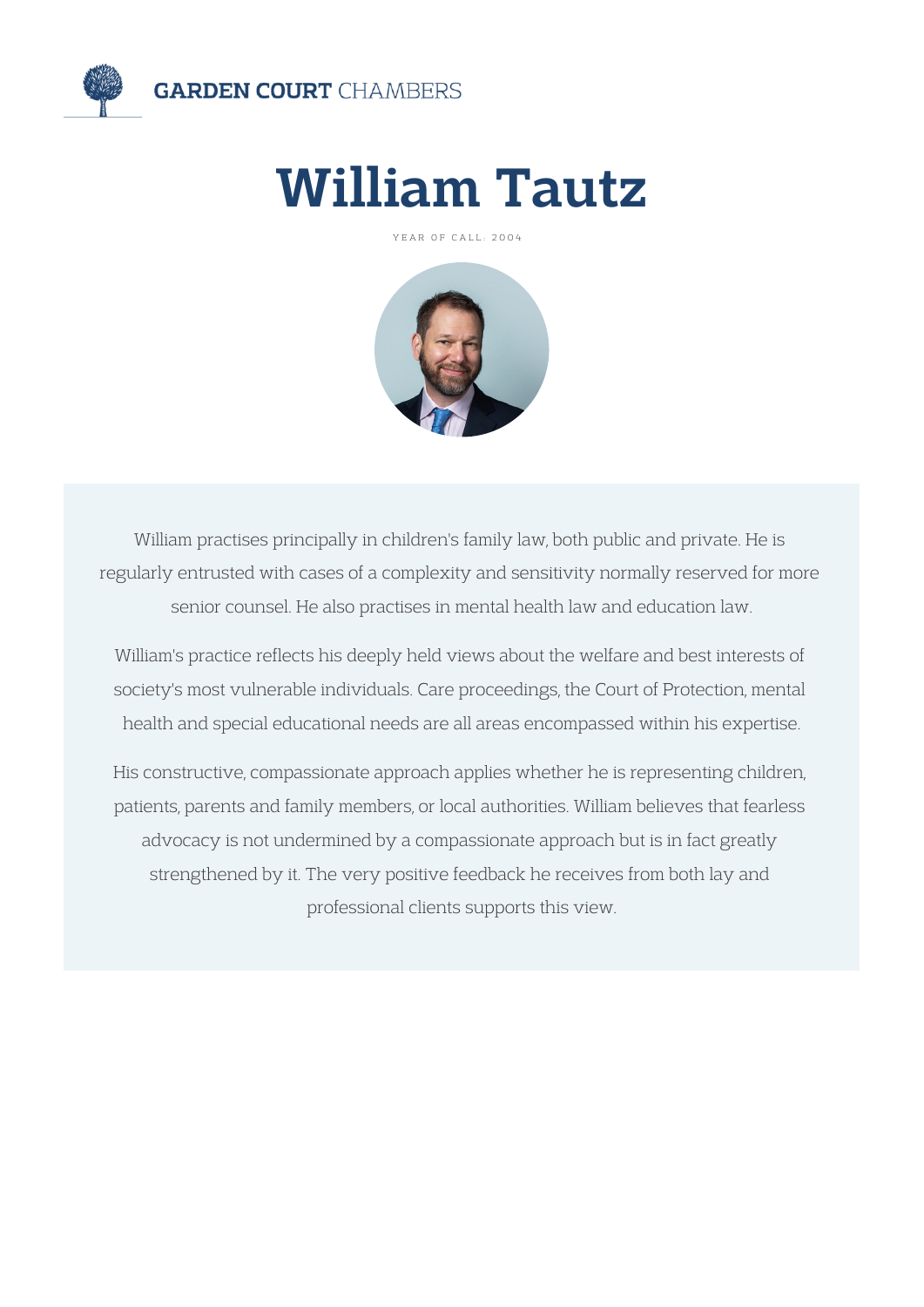## If you would like to get in touch with William please conta [familyclerksmailbox@gclaw.co.uk](mailto:familyclerksmailbox@gclaw.co.uk)[|+44 \(0\)20 7993 760](tel:+44 (0)20 7993 7600)0

You can also contact William directly: [+44 \(0\)20 7993 786](tel:+44 (0)20 7993 7866)6

## FAMILY LAW: CHILDREN'S LAW

William practises principally in children's family law, both public and priv mature person, William is regularly entrusted with cases of a complexity and sensity  $\alpha$ more senior counsel, including long fact-finding hearings and cases with international element. He was recently led in a case of fabricated illness appeals in both private and public law children's proceedings.

#### NOTABLE CASES

Past notable cases can b@livike wheed ebelowee a list of recent notable cases

#### Re: L 2012

Represented a mother of three boys, between the ages of eight and 14, in Registry where the father was said to be violent and the family had exper in another borough; the mother achieved the return of all the children to secure accommodation, and the proceedings finished with no order.

#### Re: N 2012/13

Represented a local authority in long-running case centred on domestic v Court; on advice, the local authority did not seek to contest removal of th a negotiated solution involving a temporary kinship carer and eventual re

#### Re: R 2012/13

Representing a father in private law proceedings in the High Court in whi violence and sexual abuse were found a) to be unproved, and b) to have b mother, resulting in a shared residence order.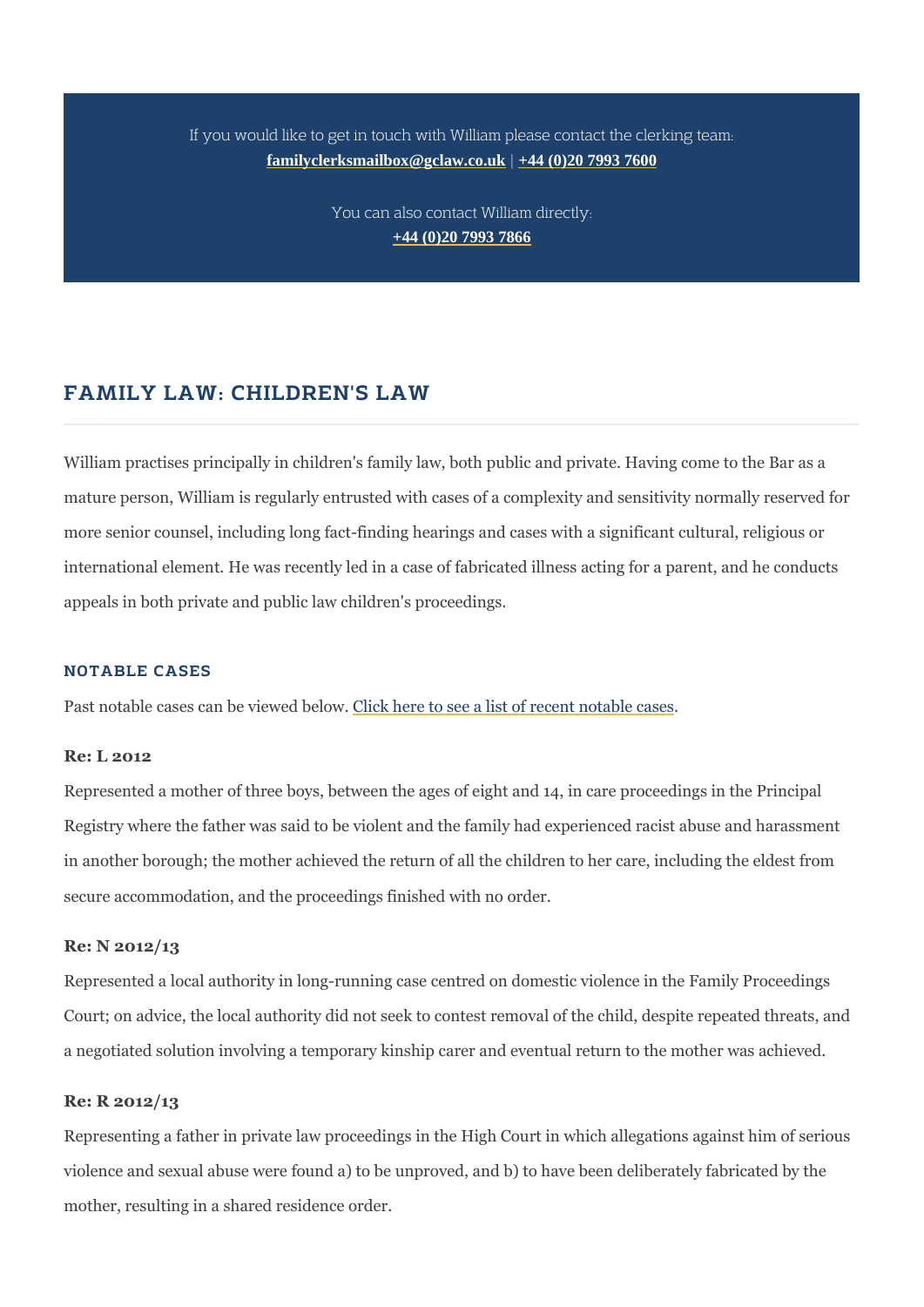#### **Re: P 2012**

Successfully represented a local authority in the High Court on an application for a reporting restriction in a high-profile case.

#### **Re: A 2012**

Second junior counsel, led by Jenny Boswell, for a mother accused of factitious illness syndrome relating to a child with very complex health needs; at the 11 day fact-finding, for which he had less than a week to prepare, William cross-examined a key witness of fact and the treating paediatrician.

#### **Re: C: 2012/13**

Represented a father pro bono, including in the High Court, who, though not the biological father of the child, sought a shared residence order and to prevent the child's removal from the jurisdiction.

#### **Re: S : 2013**

Representing a local authority in the Principal Registry in a case involving physical abuse of children aged nine and 12; the children were Achieving Best Evidence (ABE) interviewed and chose to give live oral evidence via video-link resulting in findings against the parents and care orders.

## MENTAL HEALTH LAW

William also practises in mental health law, appearing before the Court of Protection and mental health review tribunals. He regularly represents individuals with severe mental health problems, including through the Official Solicitor.

### EDUCATION LAW

In education law, William has experience of appeals in relation to admission and exclusion and special educational needs.

## PRO BONO WORK

William is committed to legal aid and the representation of individuals who cannot afford legal services. He is direct access qualified, and regularly acts pro bono.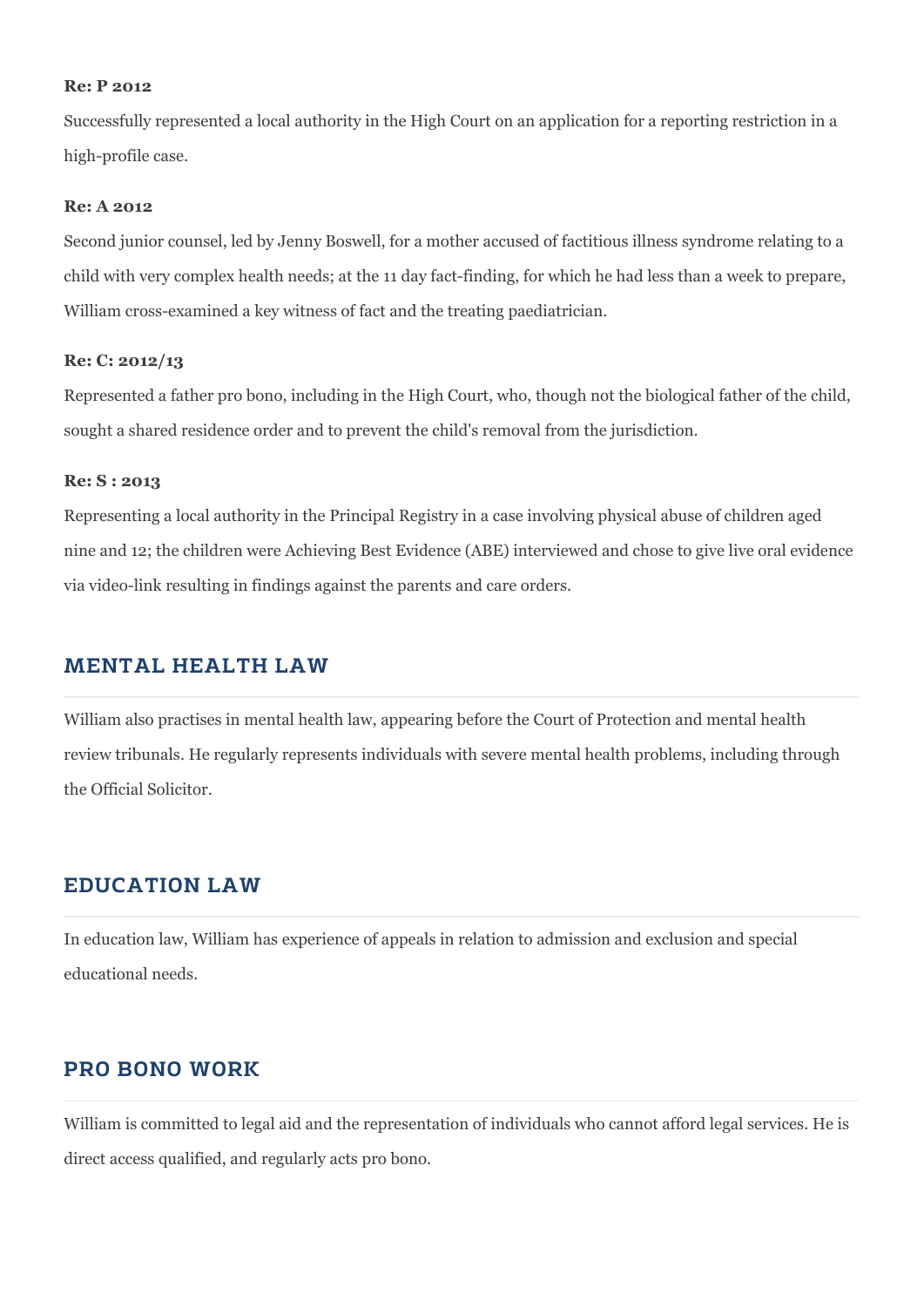William is happy to consider giving pro bono advice on defamation to charities and campaigning organisations prior to publication.

## **BACKGROUND**

William Tautz has a BA degree in psychology from Truman State University in the US. His former career was in managing mental health services in London and so he has a very strong lay understanding of related issues that informs his practice in all areas.

At the age of 33 he returned to education and obtained an LLB (Hons) degree from South Bank University, earning a first class degree and the Law Department's Sweet & Maxwell Prize for outstanding student. In 2002 he won a £2,000 prize in The Times Law Awards.

After completing the Bar Vocational Course, he undertook pupillage at Garden Court Chambers. His experience also includes criminal law - with trials in both the crown and magistrates courts - and civil law.

William's interest in family law stems from his commitment to his own children and his belief that decisions that relate to family life will have a profound and long-term impact not just on the individuals concerned but on society.

William is married and has five children aged between nine and 22 years. He practices meditation and yoga.

## PUBLICATIONS

'New Tricks' *Counsel* June 2008

'Psych versus Psych: A Diagnostic Dispute and the Implications for Expert Witnesses in Family Proceedings' *Family Law Week* June 2013

As a sideline to his practice, William provides pre-publication legal advice to several national newspapers. William is happy to consider giving pro bono advice on defamation to charities and campaigning organisations prior to publication.